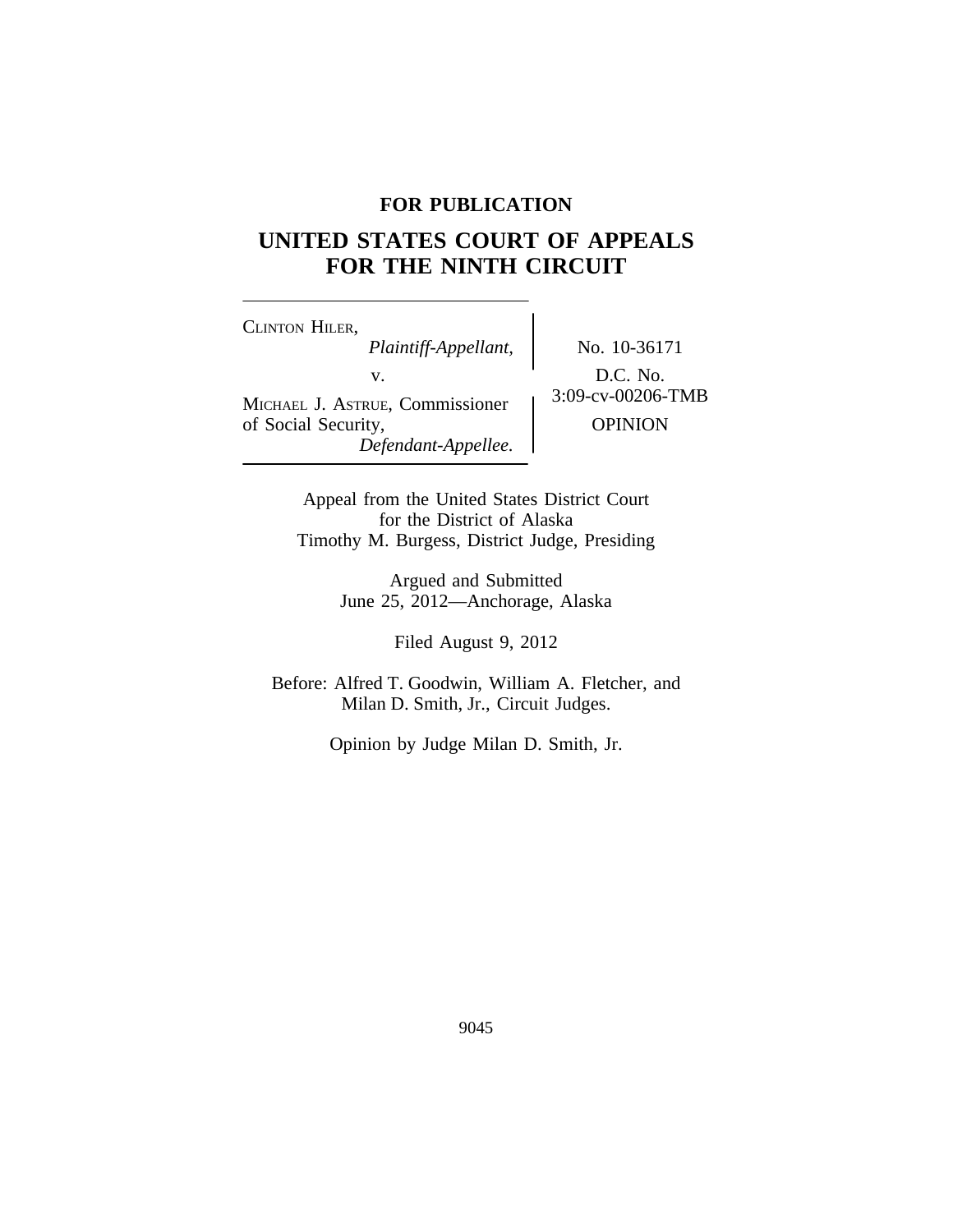### **COUNSEL**

Allison Elizabeth Mendel (argued), Mendel & Associates, Anchorage, Alaska, for plaintiff-appellant Clinton Hiler.

Karen L. Loeffler and Gary Michael Guarino, Office of the United States Attorney, Anchorage, Alaska, and David Morado and Kathy Reif (argued), Social Security Administration, Seattle, Washington, for defendant-appellee Michael J. Astrue, Commissioner of Social Security.

#### **OPINION**

M. SMITH, Circuit Judge:

Clinton Hiler (Hiler) appeals a district court judgment affirming the Social Security Administration's (SSA) decision finding him disabled from September 26, 1997 through December 3, 1998, but also concluding that the disability ended on December 4, 1998, due to medical improvement. Hiler contends that the Administrative Law Judge's (ALJ) medical improvement finding is not supported by substantial evidence because she erred in relying on a single proposed rating decision, dated December 28, 2001, from the Department of Veterans Affairs (VA) (the 2001 decision). He also claims that the ALJ erred by failing to mention the opinion of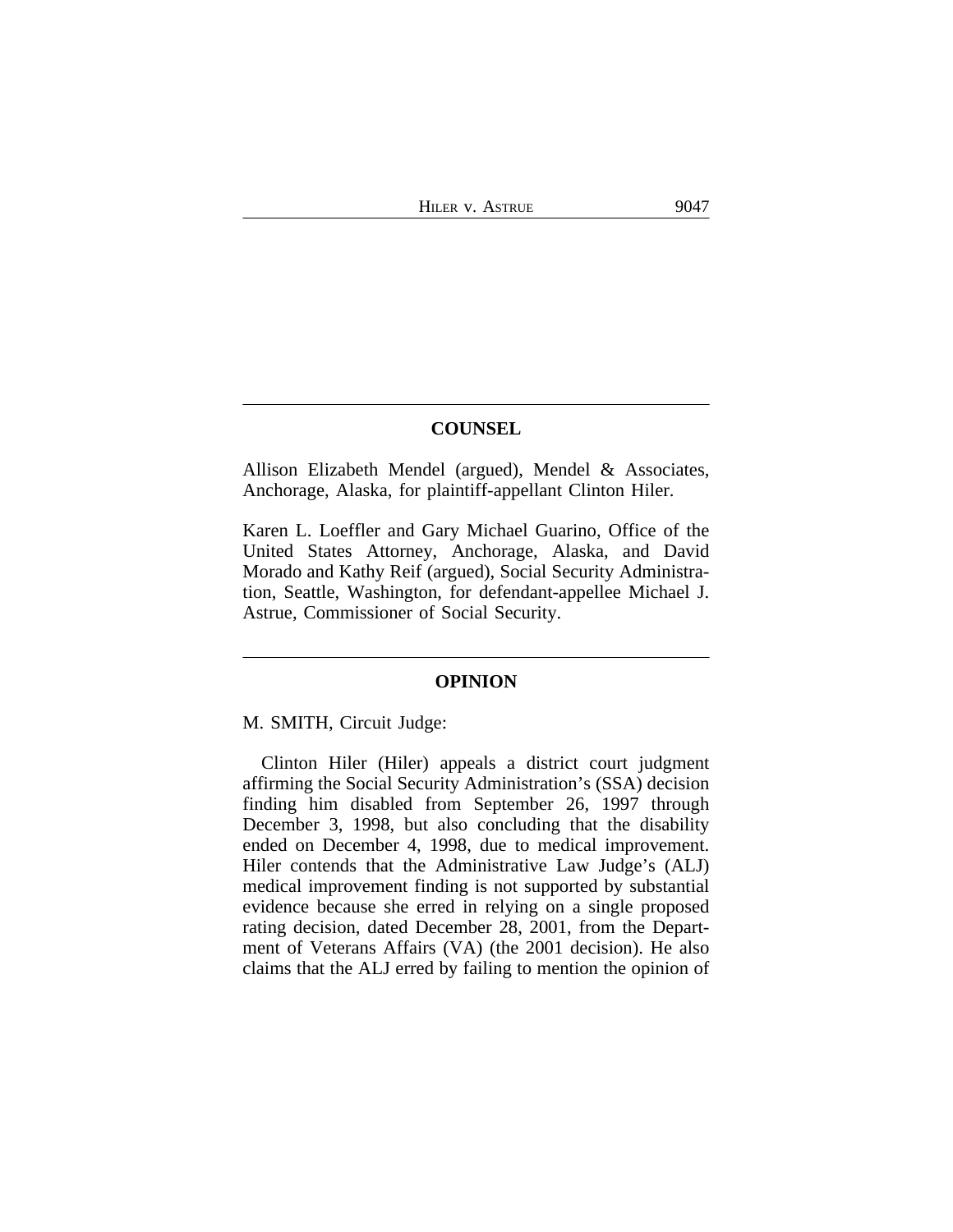| 9048 | HILER V. ASTRUE |
|------|-----------------|
|      |                 |

treating physician, Dr. John Regan. We hold that the ALJ erred in relying solely on the 2001 decision, and we reverse and remand on that ground.

## **FACTUAL AND PROCEDURAL BACKGROUND**

On May 20, 2004, Hiler filed a claim for disability insurance benefits, alleging lumbar spine impairment, right knee impairment, and severe back pain, beginning October 21, 1993. After an initial rejection, an appeal, and a hearing on his application, the ALJ handed down a partially favorable decision. Employing the five-step sequential evaluation process under 20 C.F.R. § 404.1520, the ALJ found that Hiler was disabled from September 26, 1997 through December 3, 1998, due to "degenerative disc disease of the lumbar spine, right knee degenerative joint disease, and bilateral flat feet," and was unable to work on a regular and continuing basis during this period.

However, the ALJ also found that Hiler's disability ended on December 4, 1998, due to medical improvement of his condition. On July 20, 1998, Dr. Peterson performed surgery on Hiler to address his knee and back pain. In October 1998, Dr. Peterson opined that Hiler's recovery from surgery had been successful, and he estimated that Hiler would be able to perform sedentary work by December 1998, and light level work by January. In December 1998, Dr. Peterson opined that Hiler was a suitable candidate for vocational rehabilitation at any time, and that such rehabilitation could lead to his being able to perform sedentary jobs. Hiler underwent physical therapy, and he testified that he also performed minor household work, took care of his three young children after his wife left him, with help from his family, and attended school as part of his vocational rehabilitation.

From the evidence in the record, the ALJ found that beginning December 4, 1998, Hiler had the residual functional capability to lift or carry up to 20 pounds occasionally, to sit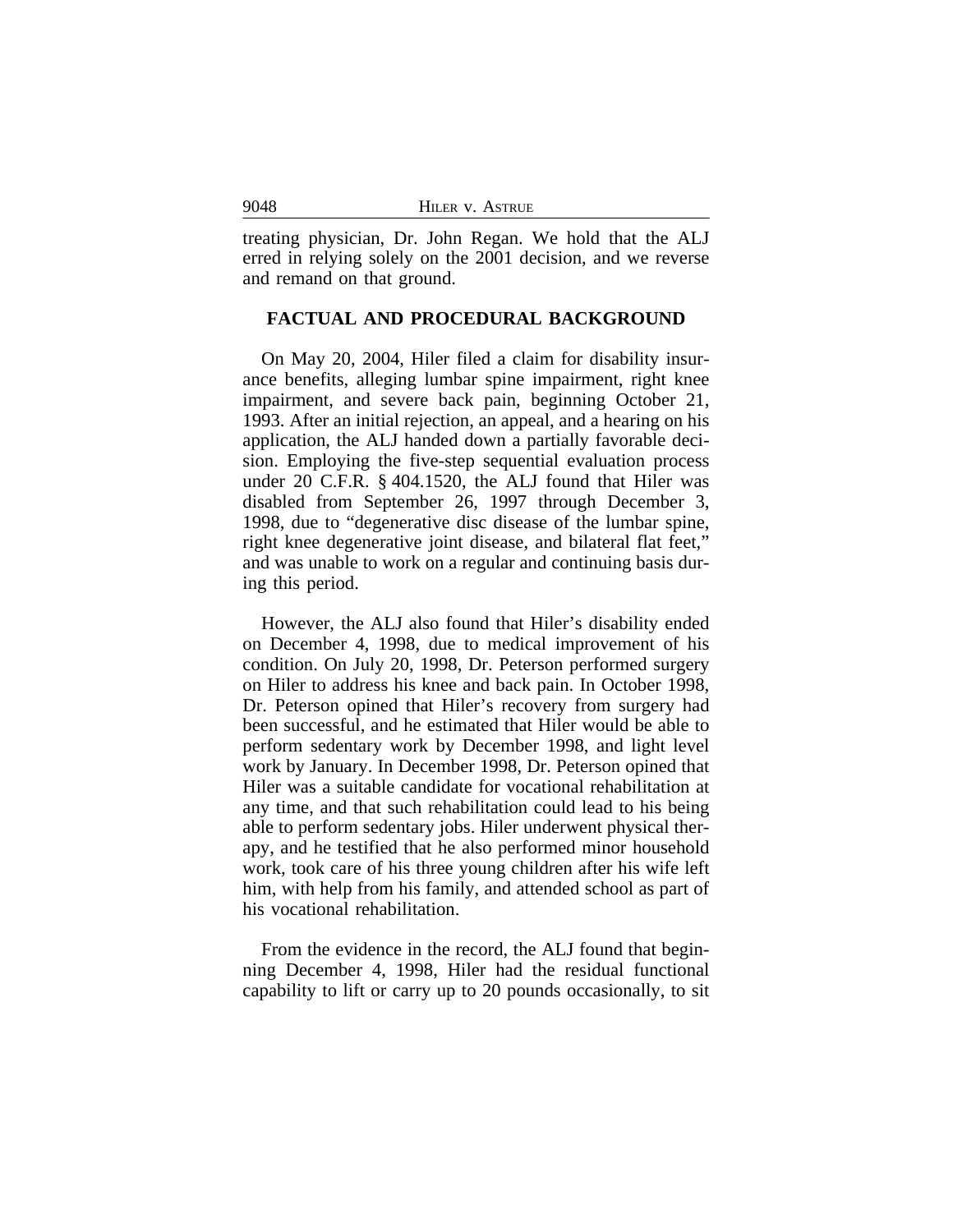| HILER V. ASTRUE | 9049 |
|-----------------|------|
|-----------------|------|

for six hours of an eight-hour day, and to stand or walk for six hours of an eight-hour day. Based on these capabilities, and the testimony of the vocational expert, the ALJ found that Hiler could have performed several jobs, such as an information clerk, telephone solicitor, or telephone quotation clerk.

In so finding, the ALJ noted that her conclusion was consistent with the 2001 VA rating decision:

The undersigned notes, however, that the residual functional capacity determination above is consistent with a rating decision issued by the Department of Veterans' Affairs on December 28, 2001, that decreased the claimant's low back injury from 40 percent to 10 percent disabling; decreased his retropatellar [right knee] pain syndrome from 30 percent to 10 percent disabling; and terminated his continued entitlement to individual unemployability based on medical improvement of his knee and back conditions (Ex. 16F/l). This is consistent with the undersigned's finding of improvement to the residual functional capacity found for December 4, 1998, through September 3, 2000, the date last insured. The findings of the undersigned are therefore consistent with the contemporaneous VA rating and [compliant] with *McCartey v. Massanari*, 298 F.3d 1072, 1076 (9th Cir. 2002).

Hiler filed a complaint in the district court, challenging the finding that his disability ended on December 4, 1998. The district court denied Hiler's motion for summary judgment, on October 25, 2010. In its review of the ALJ's use of the VA rating decisions, the district court noted that "the ALJ chose to credit the more recent VA decision over the older [1998] determination" because the disability ratings were not permanent, and were intended to be revisited at a later date. The district court also determined that the ALJ's crediting of the 2001 decision over the September 17, 1998 VA rating deci-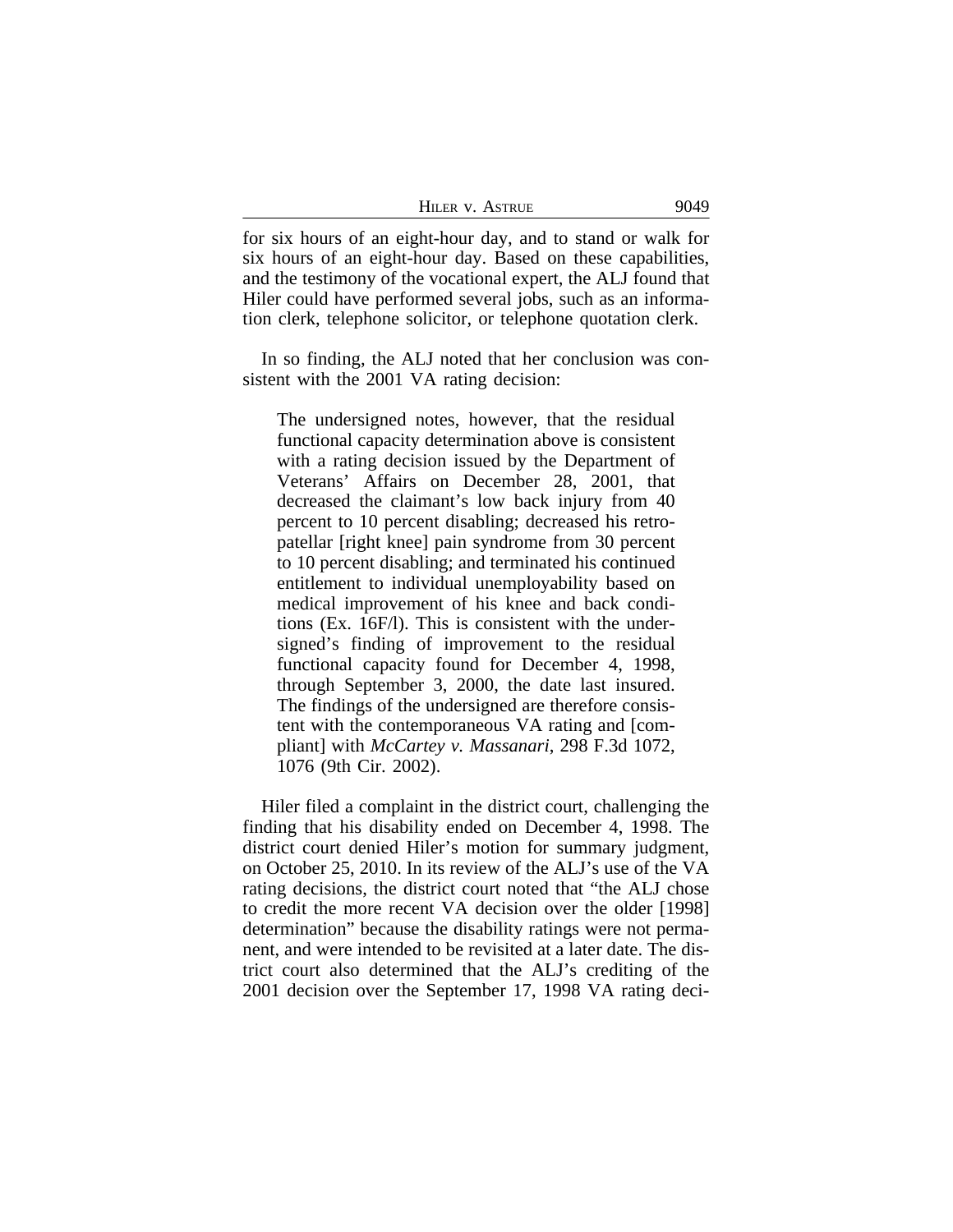| 9050 | HILER V. ASTRUE |  |
|------|-----------------|--|
|      |                 |  |

sion (the 1998 decision) and the April 9, 2002 VA rating decision (the 2002 decision) was permissible because the ALJ may choose among inconsistent ratings, so long as she had permissible reasons for crediting one rating over another. The district court entered judgment against Hiler on October 26, 2010, and Hiler timely appealed.

## **JURISDICTION AND STANDARD OF REVIEW**

#### We have jurisdiction under 28 U.S.C. § 1291.

We review de novo a district court's order upholding the ALJ's decision. *McCartey v. Massanari*, 298 F.3d 1072, 1075 (9th Cir. 2002). The ALJ's findings may be set aside only if they are "based on legal error or are not supported by substantial evidence." *Id.* Our review is deferential and "[i]f the record considered as a whole can reasonably support either affirming or reversing the Commissioner's decision, we must affirm." *Id.* 

#### **DISCUSSION**

Hiler argues that the ALJ's conclusion regarding his alleged medical improvement was not supported by substantial evidence, because: 1) the ALJ erred in relying only on the proposed reductions in the 2001 decision, and ignoring the 1998 decision and the 2002 decision; and 2) the ALJ failed to consider the opinion of Hiler's treating physician, Dr. Regan.

#### **I. The VA Rating Decision**

**[1]** The ALJ must "ordinarily give great weight to a VA determination of disability." *Id*. While a VA disability decision "does not necessarily compel the SSA to reach an identical result, . . . the ALJ must consider the VA's finding in reaching his decision," because of the similarities between the VA disability program and the Social Security disability program. *Id.* However, because the two federal programs are not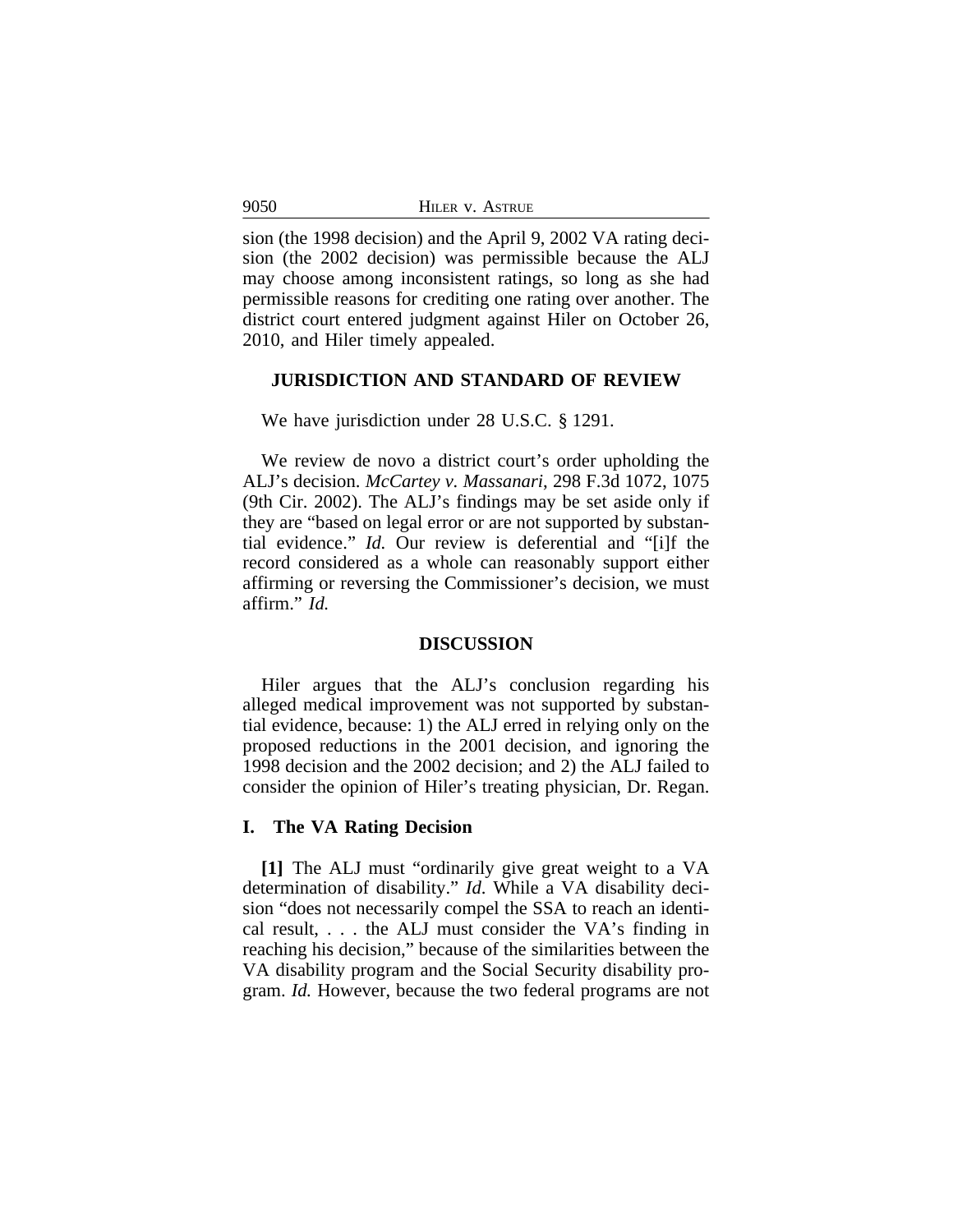| HILER V. ASTRUE | 9051 |
|-----------------|------|
|-----------------|------|

identical, "the ALJ may give *less weight* to a VA disability rating if he gives persuasive, specific, valid reasons for doing so that are supported by the record." *Id.* (emphasis added).

Hiler's administrative record includes several VA decisions. First, in the 1998 decision, the VA found that Hiler was entitled to "individual unemployability," because he was unable to secure or follow a gainful occupation due to his disabilities. However, permanency of the disability was not established at that time because the VA found that there was a reasonable chance that Hiler's low back and right knee disabilities would improve, and that he would become employable. Second, in the 2001 decision, the VA issued a decision that *proposed* to decrease Hiler's low back injury from 40 percent disabling to 20 percent, to decrease his right knee injury from 30 percent disabling to 10 percent, and to terminate his entitlement to individual unemployability. On January 24, 2002, the VA sent a copy of the 2001 decision to Hiler, and stated that it proposed to make the reductions in the decision. The letter also stated that Hiler could submit additional evidence or request a personal hearing to show why the VA should not make the changes. Hiler made the request for a hearing on February 4, 2002, and the VA issued another rating decision on April 9, 2002. In its 2002 decision, the VA rejected the changes proposed in the 2001 decision, and retained Hiler's low back and right knee disabling percentages (at 40 percent and 30 percent, respectively) that were part of the 1998 decision, and also retained Hiler's individual unemployability rating.

**[2]** The ALJ erred in relying only on the 2001 decision, with its proposed rating changes, and disregarding the VA's 1998 decision and 2002 decision. The 2001 decision only *proposed* changes to Hiler's ratings, and did not officially change them. The tentative nature of the 2001 decision is further shown by the VA's January 24, 2002 letter to Hiler, informing him of the proposed reductions and termination of his employability rating, and giving him an opportunity to submit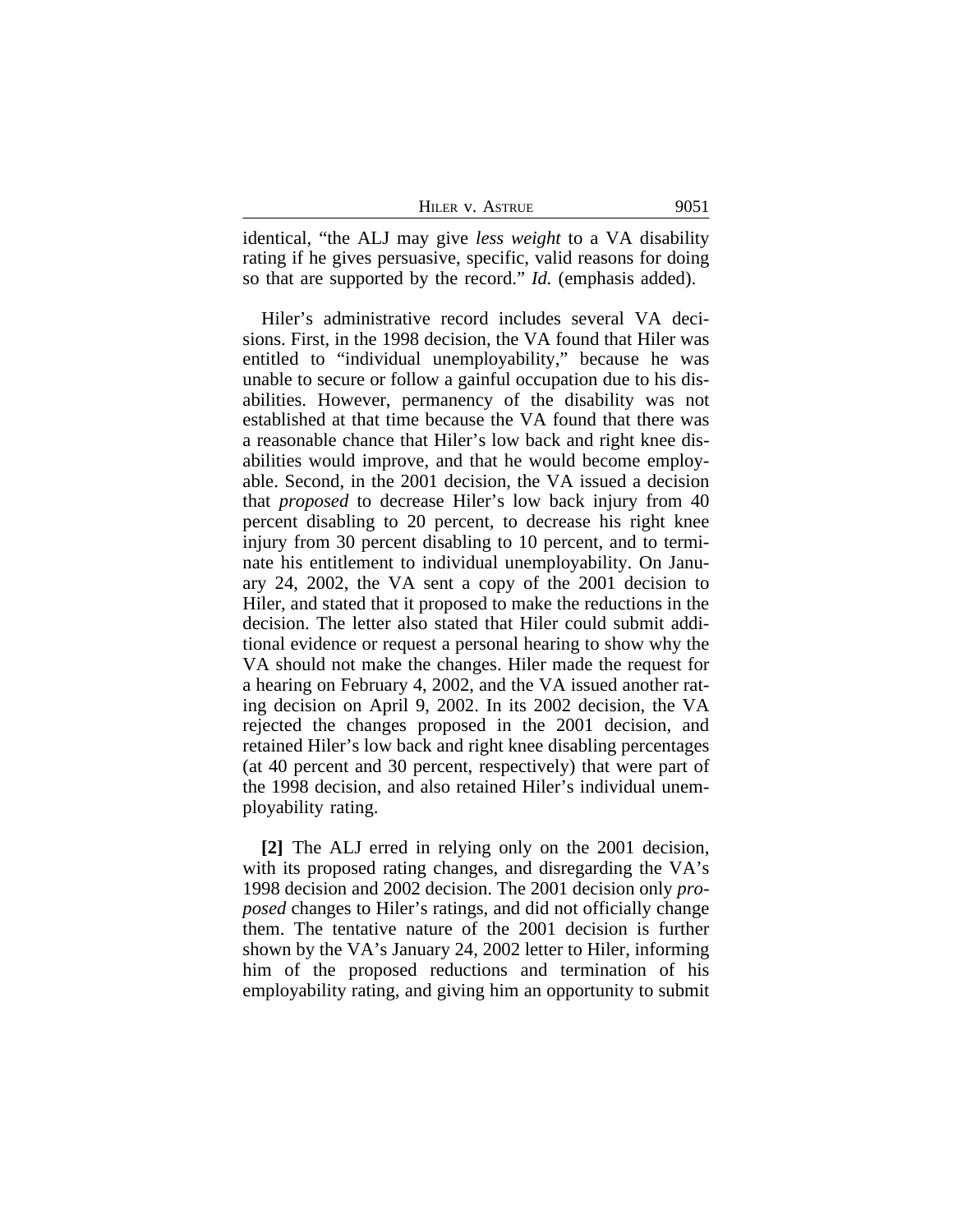| HILER V. ASTRUE |
|-----------------|
|                 |

more evidence or request a hearing before the decision became final. The letter specifically stated that "reduced payments" would begin following the VA's notice to Hiler of its *final* decision.

**[3]** Thus, the ALJ's finding that the 2001 decision "decreased the claimant's low back injury from 40 percent to 10 percent disabling; decreased his retropatellar [right knee] pain syndrome from 30 percent to 10 percent disabling; and terminated his continued entitlement to individual unemployability based on medical improvement of his knee and back conditions" shows that she misconstrued the nature of the 2001 decision. The record clearly shows that the 2001 decision did not make any final changes as to Hiler's disability rating, nor did it terminate his individual unemployability rating. In sum, the ALJ's statement that the 2001 decision changed Hiler's disability rating and terminated his individual unemployability rating is not supported by substantial evidence in the record.

**[4]** We reject the contention that the 1998 decision, the 2001 decision, and the 2002 decision were "inconsistent" decisions from which the ALJ could make a selection. The 2001 decision was not a final decision, and its proposed changes were rejected in the 2002 decision. We also reject the idea that the ALJ could rely on the 2001 decision simply because it was more "contemporaneous" with the time period for which she was evaluating Hiler's disability. Because the 2001 decision only *proposed* changes, Hiler's actual VA disability rating and his individual unemployability rating remained *unchanged* from that determined by the 1998 decision, as of the time of the 2001 decision.

**[5]** We conclude that the ALJ erred in relying on a 2001 decision that only proposed changes, while ignoring the 1998 decision and the 2002 decision that rejected the proposed changes recommended in the 2001 decision. The ALJ's misunderstanding led her to inaccurately conclude that her find-